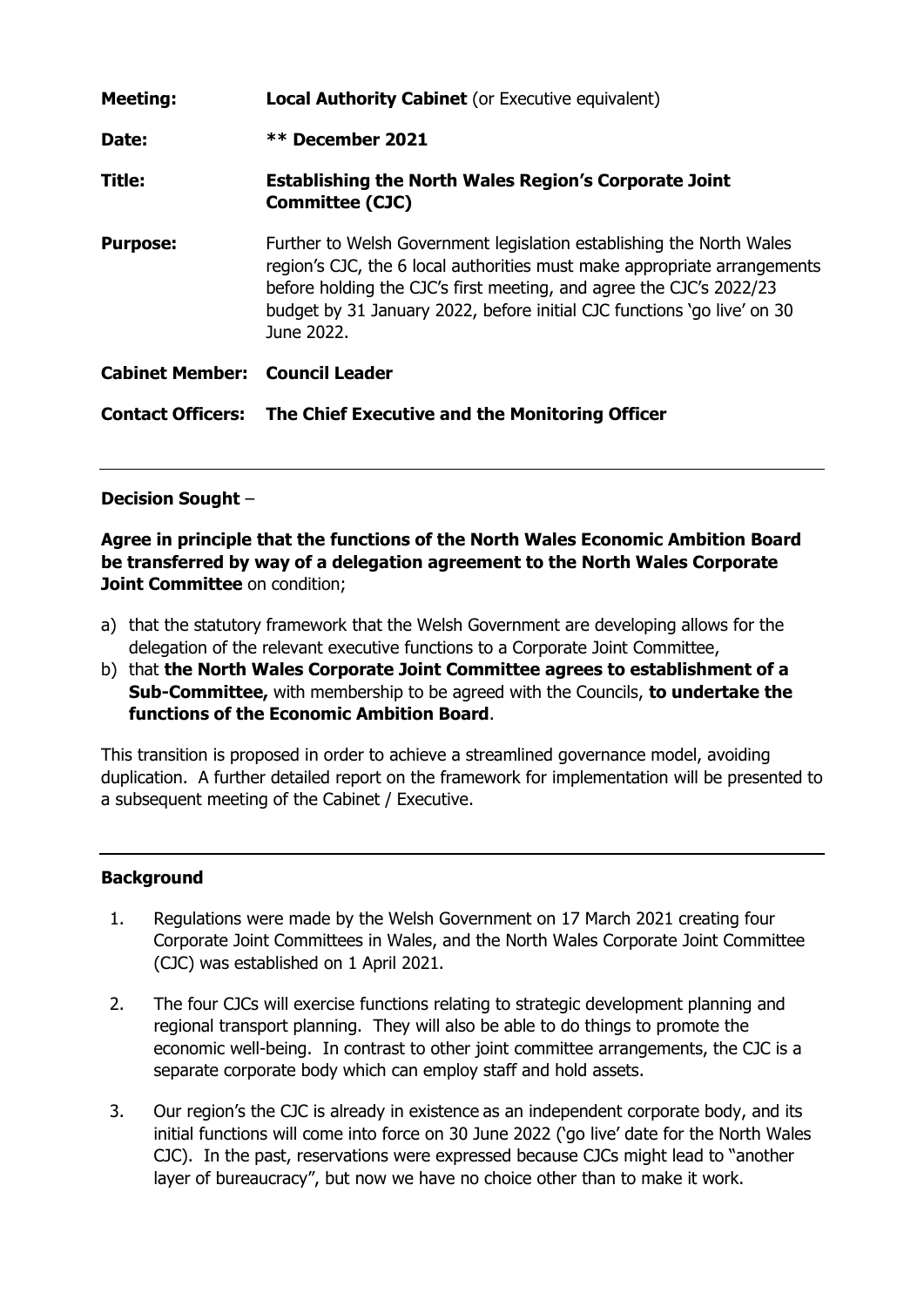- 4. Further regulations will follow. The Welsh Government are consulting on draft statutory guidance. Pinsent Masons LLP, who are advising several Welsh regions, are liaising with Welsh Government in the development of this detail. This report's focus is on regional implementation and transition - the establishment of the North Wales CJC.
- 5. Welsh Government grant funding of £250,000 has been approved, to enhance project management capacity and commission professional assistance (including legal advice) to support implementation of, and transition to the region's CJC during 2021/22.
- 6. Establishing the CJC is a legal requirement, but the timetable remains challenging, including the 'immediate duties' prescribed in the legislation (viz. regional Strategic Development Plan, Regional Transport Plan, and the economic well-being function), the need to balance legacy issues with new statutory requirements, the scheduling of initial meetings, and budget-setting in January 2022.
- 7. This report is submitted simultaneously to Cabinet (or similar Executive Committee) meetings at the 6 Councils: Anglesey, Conwy, Denbighshire, Flintshire, Gwynedd and Wrexham.

# **Principles**

- 8. There is a consensus that the CJC should continue in the direction established by the North Wales Economic Ambition Board (EAB), albeit possibly better supported in due course by the structures, powers and levers provided by the CJC legislation. Further, the 6 Council Leaders and Chief Executives are agreed that our CJC should be 'built' on the following aims and principles:
	- i. Clarity / simplicity
	- ii. Avoiding new bureaucracy and excessive cost
	- iii. Adding value to, not disrupting, existing regional governance
	- iv. Major Growth Deal decisions being protected by the 'reserved matters' rule
	- v. Subsidiarity (individual LAs make decisions on issues that affect them)
	- vi. Allowing new powers and opportunities to be devolved to the region
	- vii. Being 'future proof'
- 9. Faced with the challenging timescale, there is cross-border agreement that we should initially aim to establish a streamlined governance model, avoiding duplication while having due regard to subsidiarity. The first priority is to move the EAB to an empowered sub-committee of the CJC, noting that our local authority Leaders will be in control of this corporate body. Given approval to establish this governance model, we would ensure that we keep our options open with a high degree of flexibility to subsequently consider transition details (e.g. staff issues) on a 'case by case' basis.

### **Structure for the EAB in the CJC**

10. Pinsent Masons have considered operational structures available to the EAB going forward, in light of the establishment of the CJC, Welsh Government policy direction and the regionally agreed principles noted under paragraph 5 above.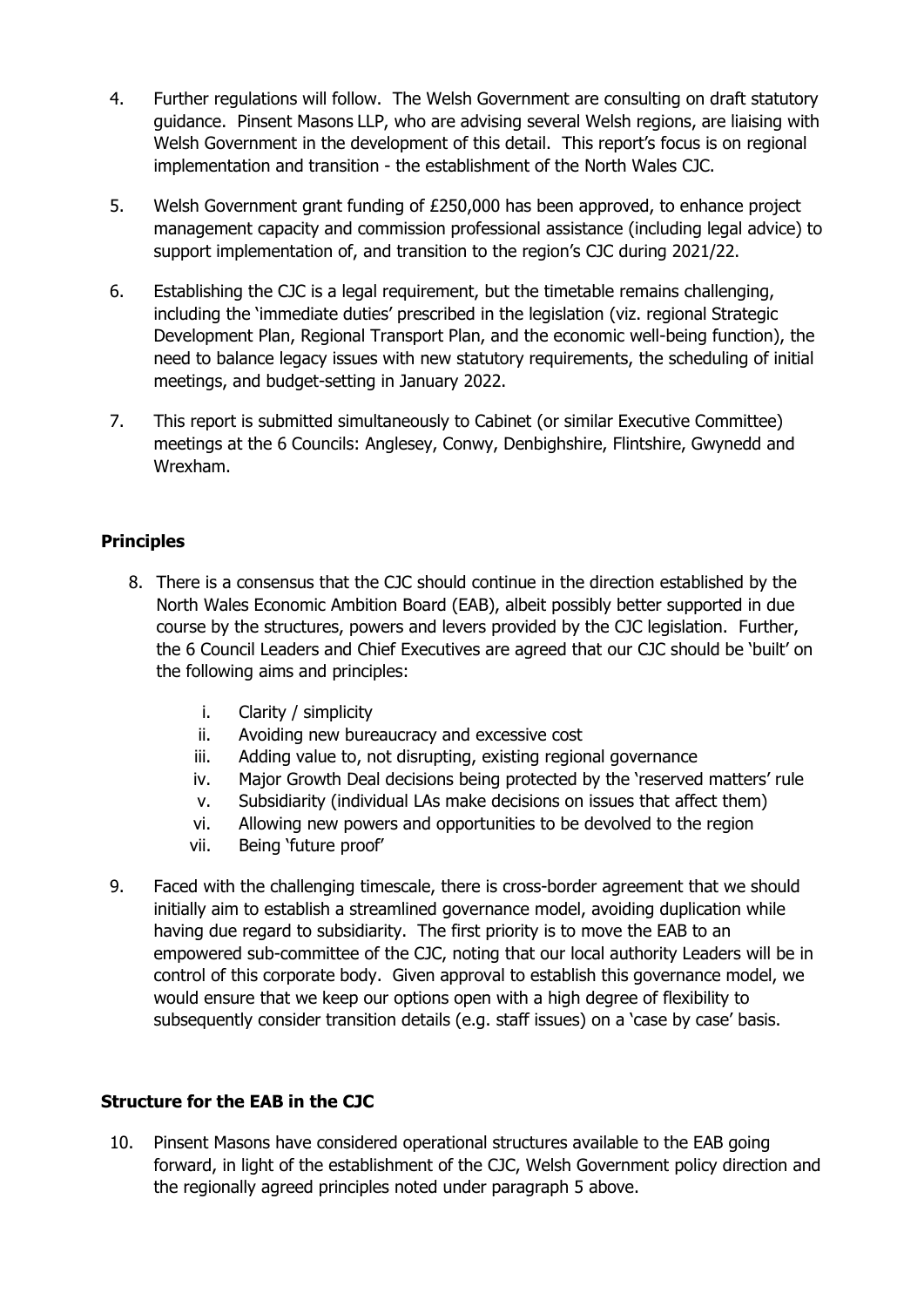- 11. Doing nothing, or 'co-existence' is insufficient, contrary to Welsh Government policy, and doesn't address how the Economic Ambition Board's functions are to be discharged by the CJC.
- 12. At first glance, a partial transfer to a 'hybrid' model retaining a host authority as accountable body, co-existing with the CJC, may appear to be attractive in terms of avoiding change from the current Economic Ambition Board model (despite the benefits of a CJC). However, this would require convoluted back-to-back agreements in respect of transactions entered into by project sponsors on behalf of the EAB. It lacks clarity, and provides no real advantage. Further, our region would still require a functioning CJC to undertake the Transport and Planning roles, which are vested directly in the CJC.
- 13. The most efficient and viable operational structure, which satisfies the requirement to transition to a CJC, is to transfer the Economic Ambition Board functions to an empowered sub-committee of the CJC. Consequently, transferring the functions to a sub-committee will retain core elements of the EAB, but provide a more robust and efficient delivery model directly via the CJC corporate vehicle. Crucially, the framework should allow a sub-committee governance model agreed with the CJC to confirm / continue the role of the Councils and Partners in relation to the "Reserved Matters".
- 14. Pinsent Masons have advised officers in detail on the advantages and some key issues, before we concluded that the transferring the EAB functions to a sub-committee provides the optimal structure for the CJC. As a separate corporate body, the CJC may naturally evolve over time and deliver wider initiatives, while building upon recent years of regional public investment under the EAB and continuing the trajectory established by Growth Deal.
- 15. The proposed CJC committee structure is shown in the following chart, including establishment of a subsidiary EAB delivery vehicle (sub-committee). This limits the extent of change and satisfies the 'immediate duties' in a consensual way –



**\*\*** Delegation to statutory sub-committees, which are also subject to the transparency requirements which apply to executive function bodies.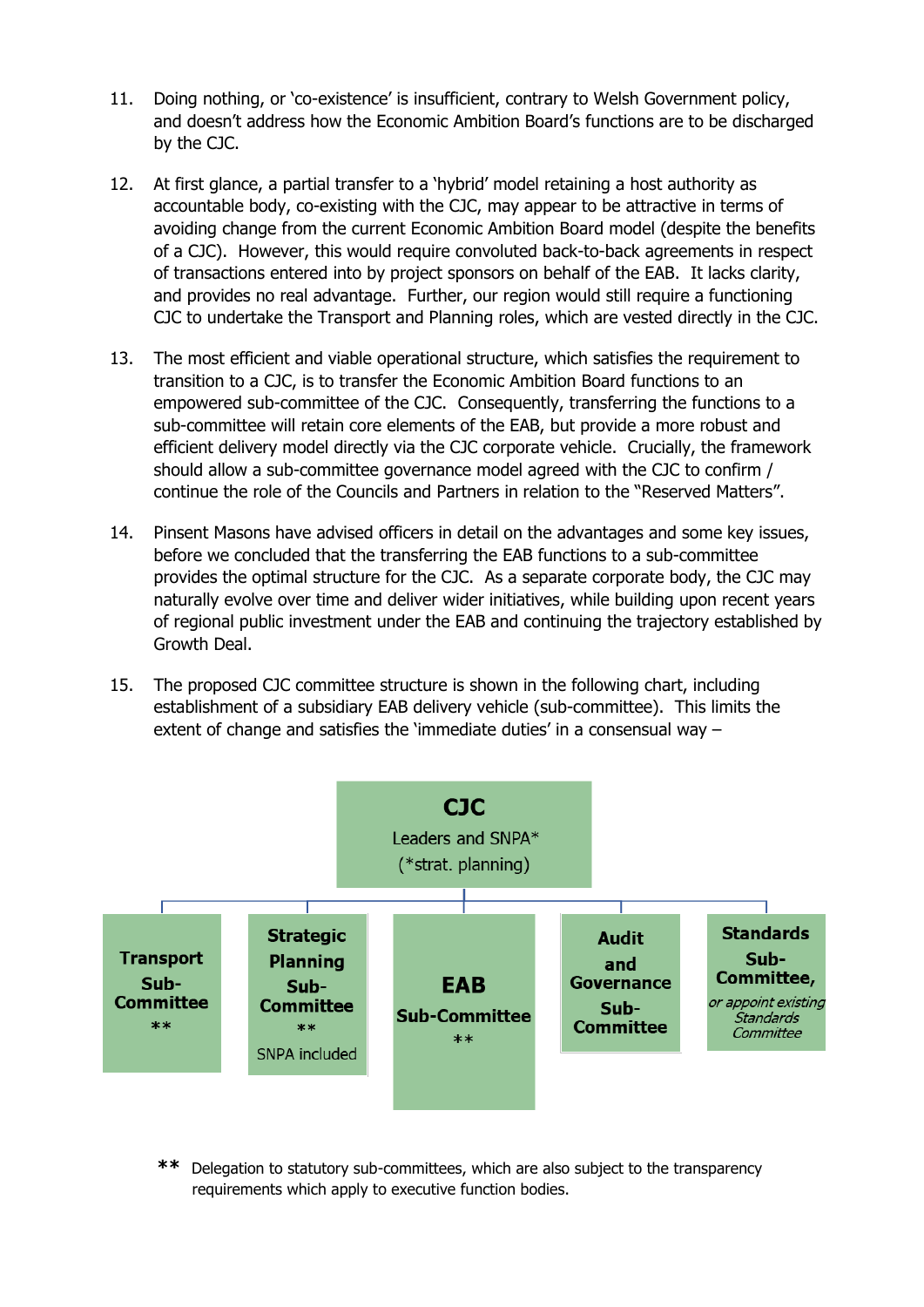### **Decision-Making**

- 16. Pinsent Masons advise that decision-making, after transferring functions under the CJC, could operate to a large degree how decision-making currently occurs within the Economic Ambition Board, with local authorities retaining overall control over Growth Deal decision-making through robust delegation or novation arrangements. This will require amending legislation to allow for executive or Cabinet functions to be delegated to the CJC, as they are currently delegated to the EAB. It is understood from Pinsent Masons, further to their discussions with the Welsh Government, that this will be addressed in the forthcoming set of regulations.
- 17. The scheme of delegation from the local authorities to the CJC will clarify which matters remain decisions that are reserved for the local authorities as is currently set out in 'GA2'.
- 18. Snowdonia National Park Authority is an additional voting member of the CJC, but only on matters relating to the strategic planning function and its budget.
- 19. The 'Advisors' (college principals) are not original CJC members, but can be co-opted to the subcommittee and may be given voting rights if CJC so determines (and, if so, the current EAB model would continue).

### **Merits of transferring the Economic Ambition Board functions into the CJC forming a single corporate entity**

- 20. Having considered the approach to and implications of transferring the north Wales region's EAB and current Growth Deal arrangements (and where applicable, Growth Vision delivery) into the CJC, legal advice received from Pinsent Masons shows that simplicity and avoiding bureaucracy (two key principles identified under paragraph 5 above) may be achieved by fully utilising the potential of the CJC via direct contractual arrangements.
- 21. This view is strongly supported by the Cardiff Capital Region's experience, analysis and decision to 'lift and shift' their city deal (growth deal) operations to their CJC, forming a single corporate entity. Cardiff's 'go live' date for commencement of functions is 28 February 2022, four months before our CJC's 'go live' date, allowing us to be informed by precedents there.
- 22. Transferring the Economic Ambition Board functions to a single corporate entity will mean not using a host authority as the accountable body. However, individual local authorities could continue to provide officers and support services to the CJC / EAB by agreement, or individual local authorities could agree to 'lead' on one of the specific 'immediate duties'. Also, individual partners could continue to lead on individual projects, of course.
- 23. The north Wales region's CJC must appoint statutory officers, i.e. a Chief Executive, a Monitoring Officer, and a Chief Finance Officer (CJCs have the same financial reporting and disclosure requirements as local authorities). However, the CJC could choose either to employ these directly, or enter into arrangements with constituent authorities for their officers to be placed at the disposal of the CJC.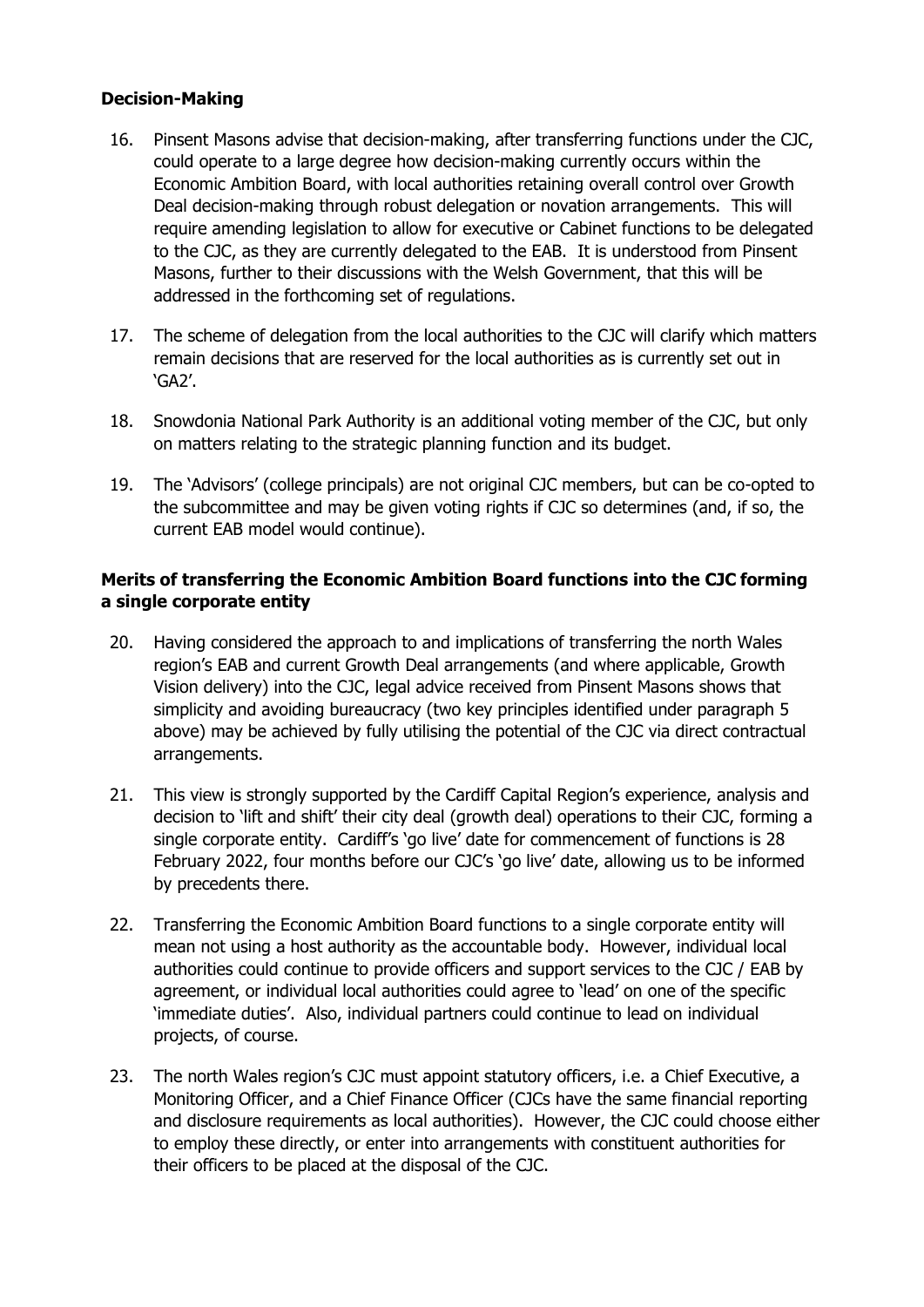24. Staff directly employed by the CJC may be minimised. Before the 30 June 2022 'go live' date, we will need to carefully consider transfer of Economic Ambition Board staff to be employed by the CJC, rather than the host authority. At the outset, any other employment shift could be limited by use of service level agreements with local authorities for services, or secondment of staff from local authorities. Subsequently, the CJC may make 'delivery' decisions with each individual function.

#### **Added value for the EAB within the CJC as a single corporate entity**

- 25. Using a host authority as the accountable body has been successful in establishing the EAB. However, continuing with this contractual agency / services agreement approach ("co-existing" with the CJC henceforth) would eventually mean both the EAB and the host authority being mired in "back to back agreements" which will be required on individual projects.
- 26. Over circa 6 years, this has put increasing strain on Cardiff Council as the accountable body for their region's city deal. As we have grant funding to support such transition now, Gwynedd and north Wales should take cognizance of our opportunity to take the benefit of Cardiff's experiences now, in order to avoid the time and cost of changing later. We have a timely opportunity now to learn from the Capital Region's experience. Many more loan and contract agreements would need to be novated or retained by the accountable body (depending on the nature and complexity of the individual projects) if north Wales switched our EAB model to a corporate entity further on down the road.

### **Sub-committees for Strategic Planning and Strategic Transport**

- 27. There is clear consensus (from recent discussions between the 6 Council Leaders and Chief Executives) that we need a governance structure with sub-committees for Strategic Planning and Strategic Transport, both being sub-committees of the CJC alongside, and not underneath, the EAB as a sub-committee in its own right.
- 28. These sub-committees could be inclusive of relevant cabinet members from the constituent authorities, alongside their leaders on the CJC. The CJC could appoint other members with voting rights from partner organisations, as required. This delegated governance model could enable us to have a lighter CJC meeting agenda, with subcommittees doing the heavy lifting. There are certain matters which cannot be delegated by the CJC in this context, particularly around governance structure, budget decisions, and certain key decisions in relation to the adoption of the statutory plans.
- 29. It has been suggested that there should be 'host authority' for strategic planning and a 'host authority' for strategic transport. There could be seconding-in of some existing capacity to do the strategic work on the 'immediate duties' which must be delivered for the CJC. While individual local authorities could be prepared to lead on planning or transport functions, they would not be an 'accountable body' as Gwynedd are for the EAB. The CJC, as a corporate entity, would make agreements with third parties as required. However, in principle, it may be practical for individual authorities to lead and deliver the planning and transport functions, with the CJC funding these authorities' increased capacity / regional responsibility.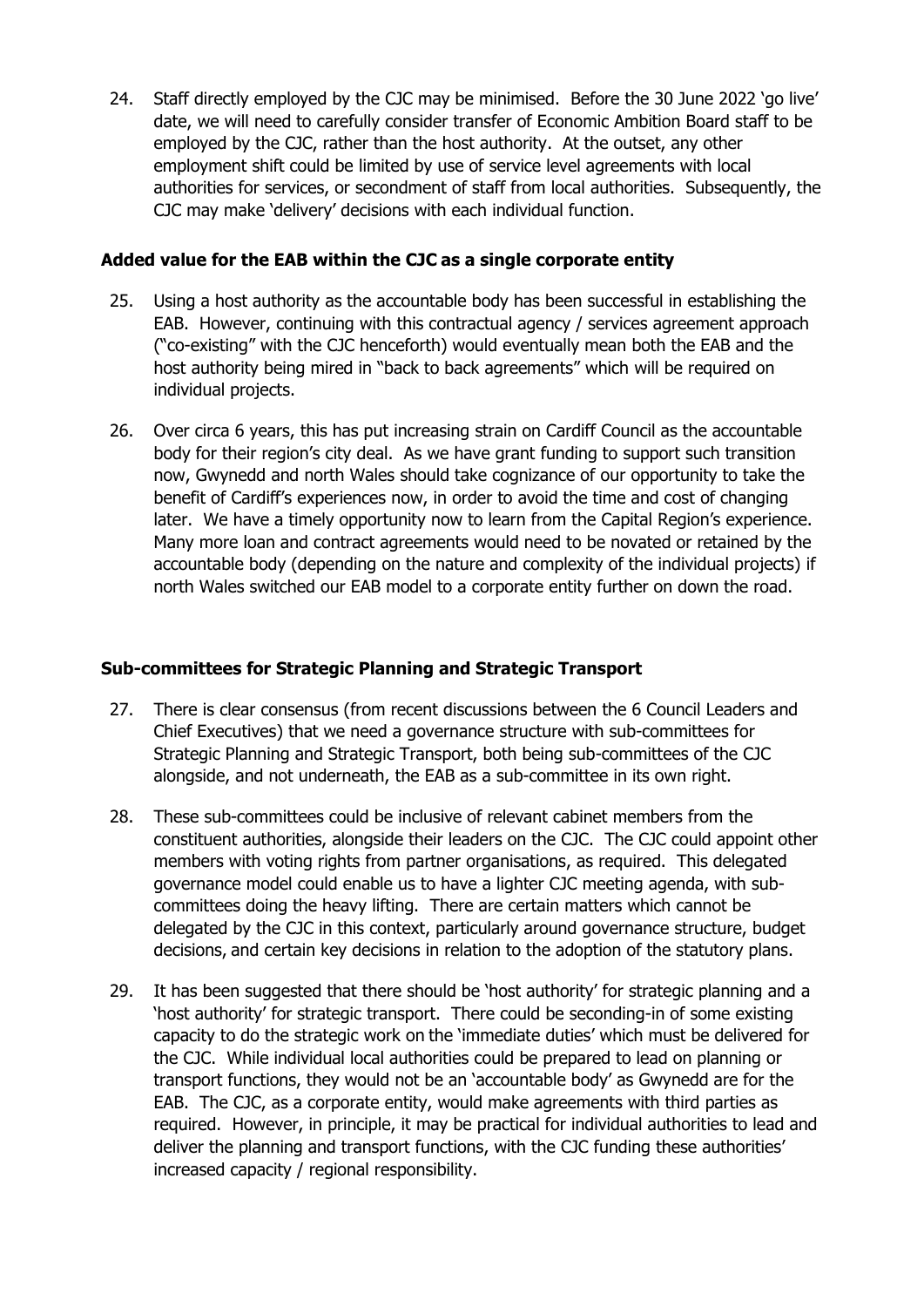### **Transition from Growth Deal Arrangements**

- 30. Several regulatory issues remain to be resolved with regards transition from current arrangements to the CJC – some of these need to be addressed through expected CJC regulations, etc. Clarification required includes possible novation of the Growth Deal funding agreement to the CJC (alternatively, subject to legislative changes to reflect Welsh Government's direction of travel, local authorities could delegate or novate to the CJC). Clarification is also required regarding the scope of the CJC's ability to borrow, invest and act commercially, tax and VAT status. The Welsh Government have stated that their policy intention is that CJCs should be subject to the same powers and duties as principal LAs in the way that they operate (including essentially the ability to borrow and reclaim VAT like unitary local authorities). Solutions to some issues are still a 'work in progress'.
- 31. Legal advice is being received from Pinsent Masons on the approach to and implications of transferring the north Wales region's EAB and current Growth Deal arrangements into the CJC. Initial legal advice and the challenging timescales means that the Welsh Government's aim to transfer these arrangements into the CJC is more challenging and complex than anticipated. We will also need to consider the governance of our region's CJC and potential sub-committees, which will require specialist input from the local authorities' lawyers.
- 32. The Welsh Government's stated policy direction is that the CJC should be afforded the requisite powers to be able to deliver the Growth Deal for the local authorities. Accordingly, following review of the current legislation and discussion with the Welsh Government, Pinsent Masons' specialist lawyers conclude that there is not intended to be a material disparity in the manner in which the NWEAB currently operates and how the CJC could operate in respect of the Growth Deal / Growth Vision. It is anticipated that complexities regarding delegation to the CJC may be solved by further Regulations, allowing us to tailor operations to reflect the needs of the region, in line with the Economic Ambition Board and 'GA2'.

### **Governance and Finance**

33. Transition of the Economic Ambition Board (with no material change to how it currently operates) to the CJC would require a formal decision by each of the local authorities, and in practice the consent of the other partners to GA2. The Welsh Government's Corporate Joint Committees General Regulations have not yet addressed the issue of the role of scrutiny committees. The current scrutiny arrangements for the Economic Ambition Board are within the statutory framework for scrutinising executive decision making. GA2 includes a protocol for managing the relationship. Thus far, there is no statutory arrangement for scrutiny of the Corporate Joint Committees. However, the draft statutory guidance on CJCs emphasises the role of local authorities' overview and scrutiny arrangements, as part of the governance and democratic accountability framework which needs to be established. There are further regulations to follow and we will need to develop a scrutiny framework and understand the basis for the arrangements.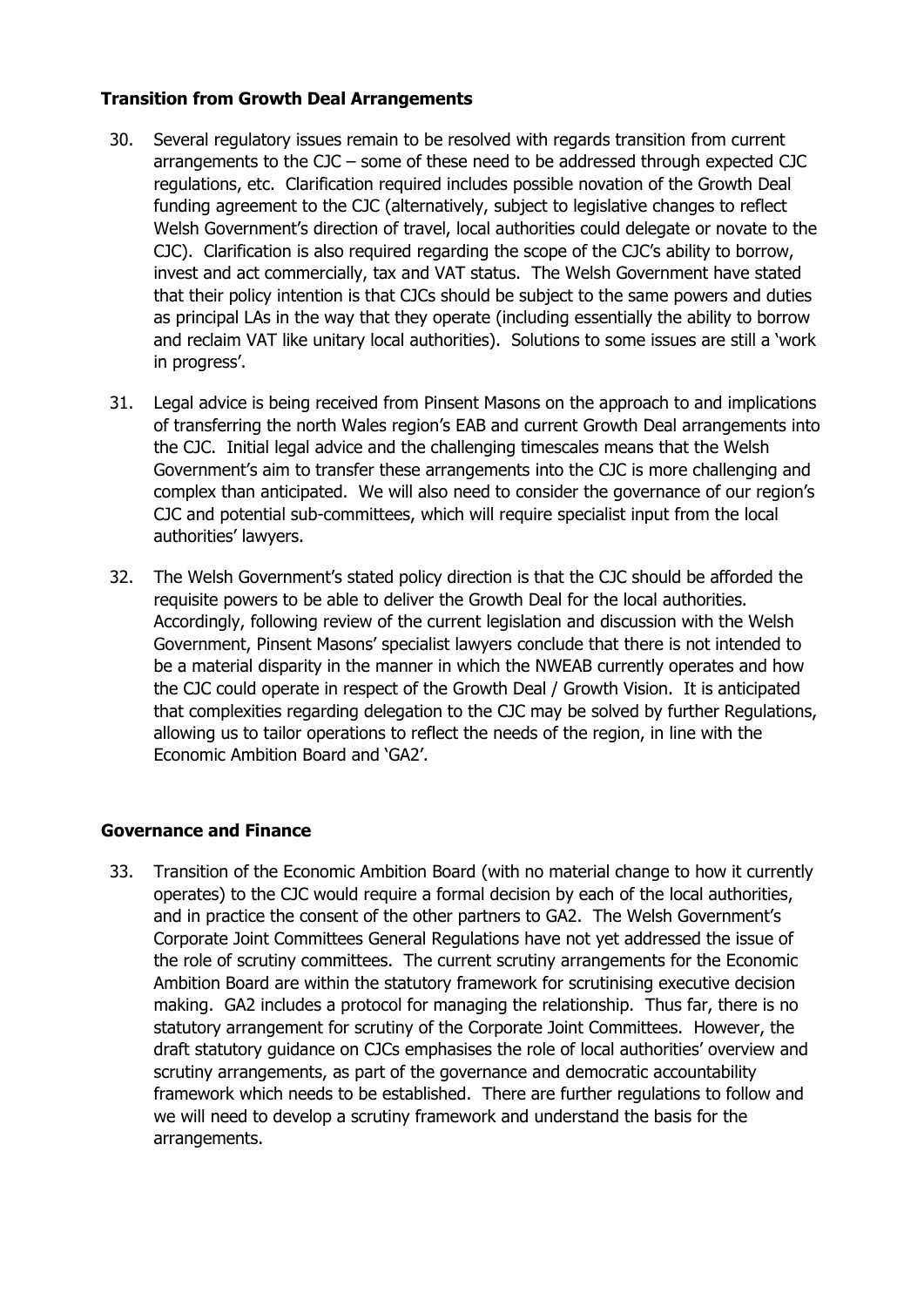- 34. In respect of the 'initial functions' (see below), the CJC will need to agree the budget and allocate contributions across the local authorities. Each local authority's representative on the CJC will be mindful of the guiding principles under the NWEAB's GA2 but, as the budget setting relates to the 'initial functions', the budget contributions will be determined and levied by the CJC itself.
- 35. There will be significant ongoing resource requirements on local authorities' capacity in administering and delivering CJC functions. These administrative burdens and professional resource requirements for the establishment of and servicing of the CJC are yet to be fully identified.
- 36. As part of the scheme of delegation to the CJC, the local authorities will be passporting the Growth Deal funding, which will be allocated and invested in strict accordance with the terms of the 'Outline Business Plan' (which was adopted when 'GA2' was signed). Any change impacting on the financial position of a local authority may be reserved for the local authorities to determine (rather than the CJC), thus ensuring this aspect operates as per the EAB.
- 37. Some additional statutory obligations are broadly in keeping with how the EAB functions, including:
	- the CJC to prepare a 12-month business plan setting out activities to be undertaken and the CJC's budget requirements;
	- the CJC to agree the CJC's budget requirements for its first financial year at a meeting of the CJC by 31 January 2022, and how this will be met (levied);
	- the CJC to appoint the chairperson and vice-chairperson at its first meeting; and
	- the CJC to establish a Governance and Audit Sub-Committee.

# **The 'Initial Functions'**

- 38. There are three initial functions prescribed to be discharged by the CJC, two are which are not currently carried out by the NWEAB:
	- preparing, monitoring, reviewing and revising of a Strategic Development Plan;
	- developing a Regional Transport Plan policies for transport; and
	- economic well-being function anything likely to promote economic wellbeing.
- 39. Planning policy managers in north Wales have looked at delivery options and cost implications for producing the north Wales region's Strategic Development Plan (SDP) (in additional to Local Development Plans).
- 40. Transport professionals are currently considering how a compliant and suitably robust Regional Transport Plan (RTP) could be developed.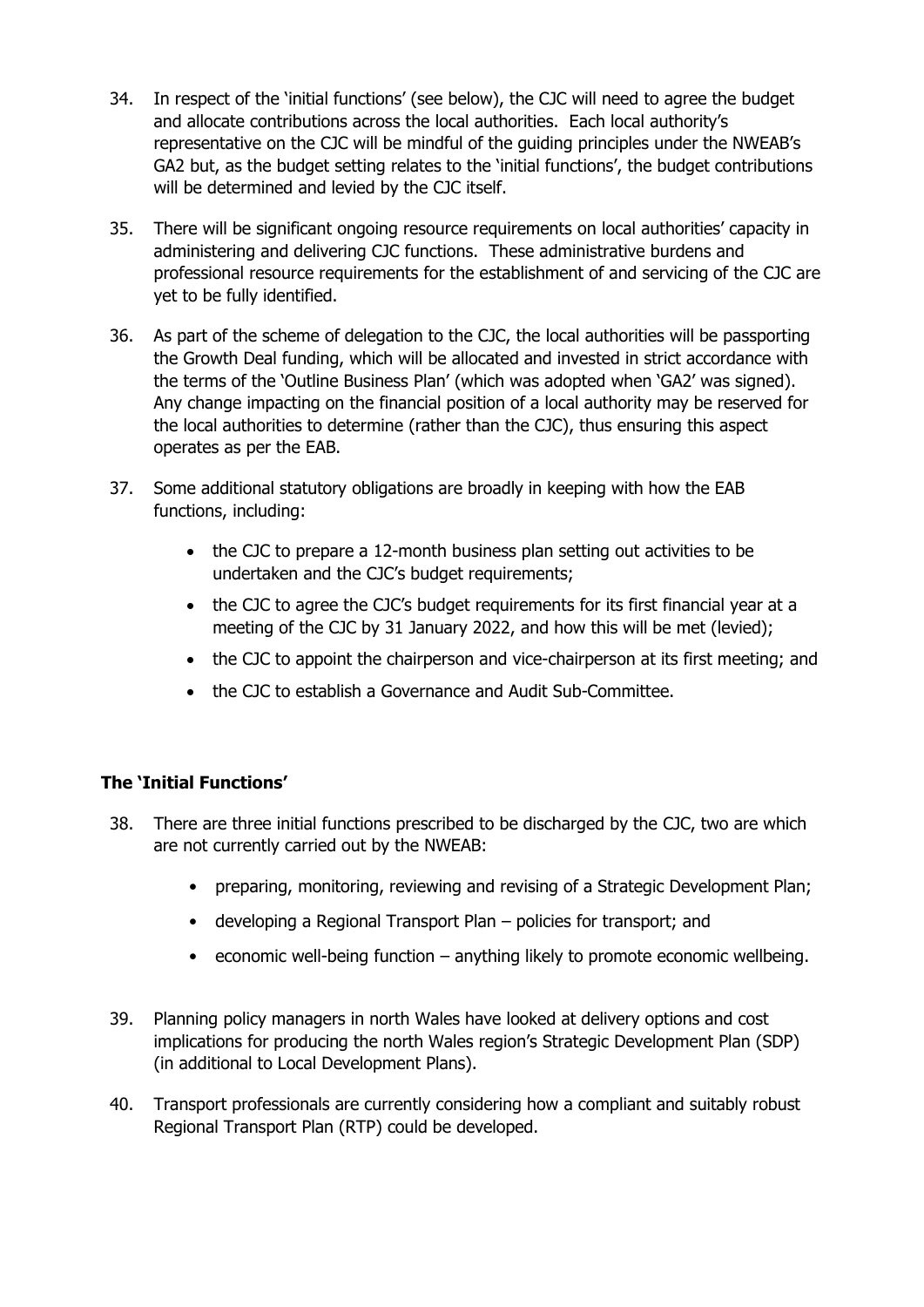- 41. Both the Councils and the CJC have concurrent powers in relation to promoting economic wellbeing - this one of the powers, amongst many, that the parties currently rely upon to deliver the Growth Deal. In due course additionality in the co delivery of this function may be considered based on the currently envisaged Growth Vision role of the Economic Ambition Board.
- 42. The regionally agreed principles noted under paragraph 5 above are consistent with a shared view that the proposals here are made on a 'no threat' basis to the local authorities. Thus, the CJC will set the direction and priorities, and is likely to need some concurrent functions, while its SDP and RTP will set a policy framework which the local authorities must have regard to. However, the individual local authorities will remain best placed to undertake local activity around economic development, planning, transport and other functions, with the CJC empowering and supporting local, regional and national delivery.

#### **Recommendation**

43. The Cabinet / Executive are asked, subject to the Welsh Government putting the appropriate statutory framework in place, to adopt a streamlined governance model, avoiding duplication, by approving in principle the transition of the North Wales Economic Ambition Board to be established as a sub-committee of the north Wales region's Corporate Joint Committee (CJC).

### **Next Steps**

- 44. The following key tasks (this is not an exhaustive list) will require attention during late 2021, or during first quarter of 2022:
	- i. Regarding CJC membership, Snowdonia National Park Authority to nominate their representative.
	- ii. Set the date of the first CJC meeting.
	- iii. Agree the CJC's budget requirements for its first financial year at a meeting of the CJC by 31 January 2022
	- iv. Agree how the CJC's budget requirements will be met, i.e. authorities' contributions to be levied.
	- v. The CJC to adopt a sub-committee structure, and form a view on co-option, who, where, scope of participation, and whether voting or non-voting.
	- vi. Establish meeting governance and support arrangements for the CJC.
	- vii. Develop and establish a Scrutiny framework, when the Welsh Government's regulations on CJCs provides the relevant basis for the arrangements.
	- viii. Establish the Governance and Audit Committee and Standards Committee, and appoint members.